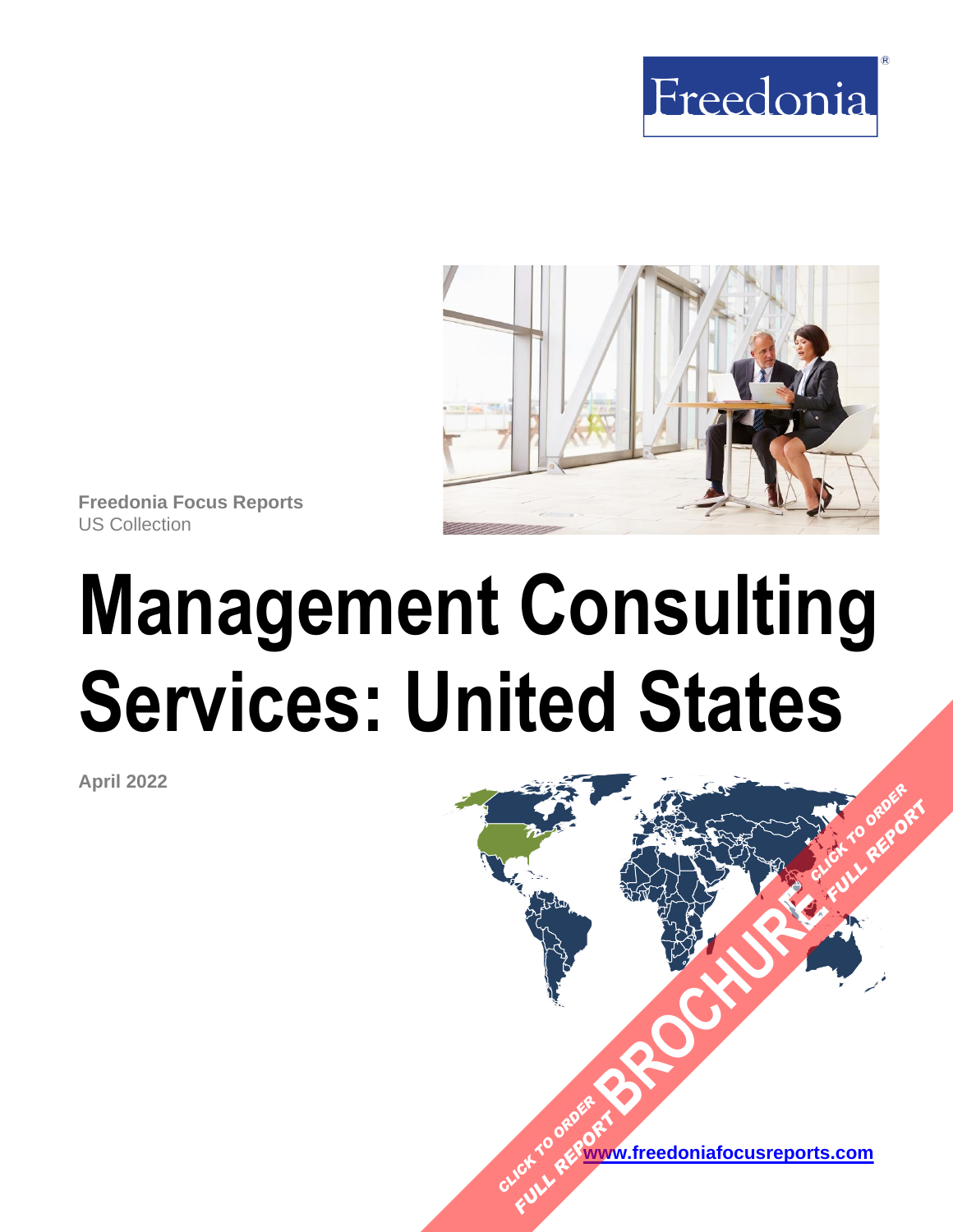# **Table of Contents**

|  | 1. Highlights                        | 3                       |
|--|--------------------------------------|-------------------------|
|  | 2. Market Environment                | $\overline{\mathbf{4}}$ |
|  | <b>Historical Trends</b>             | $\overline{4}$          |
|  | Key Economic Indicators              | 5                       |
|  | <b>Price Trends</b>                  | $\boldsymbol{6}$        |
|  | <b>Exports</b>                       | 8                       |
|  | 3. Segmentation & Forecasts          | 9                       |
|  | <b>Services</b>                      | 9                       |
|  | Strategy                             | 11                      |
|  | Marketing                            | 13                      |
|  | <b>Information Technology</b>        | 15                      |
|  | <b>Operations &amp; Supply Chain</b> | 17                      |
|  | <b>Human Resources</b>               | 18                      |
|  | Financial                            | 20                      |
|  | Actuarial                            | 20                      |
|  | <b>Other Consulting</b>              | 21                      |
|  | <b>Other Sources</b>                 | 22                      |
|  | 4. Industry Structure                | 23                      |
|  | <b>Industry Characteristics</b>      | 23                      |
|  | <b>Market Leaders</b>                | 28                      |
|  | <b>Boston Consulting Group</b>       | 28                      |
|  | Deloitte Touche Tohmatsu             | 29                      |
|  | McKinsey & Company                   | 29                      |
|  | 5. About This Report                 | 31                      |
|  | Scope                                | 31                      |
|  | Sources                              | 31                      |
|  | <b>Industry Codes</b>                | 32                      |
|  | Freedonia Methodology                | 32                      |
|  | Resources                            | 34                      |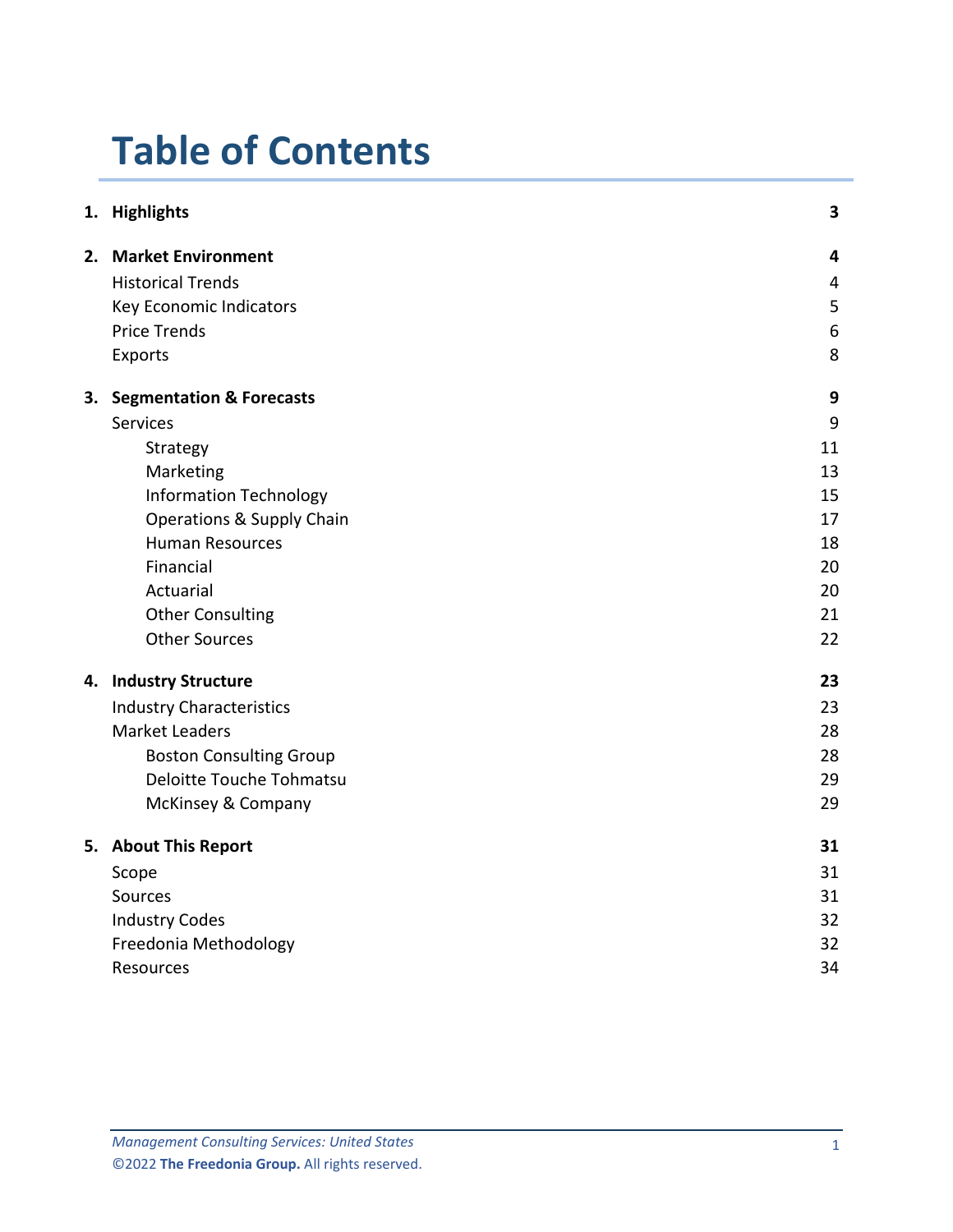# **List of Tables & Figures**

| Figure 1   Key Trends in US Management Consulting Services Revenues, 2021 - 2026        | 3              |
|-----------------------------------------------------------------------------------------|----------------|
| Figure 2   US Management Consulting Services Revenue Trends, 2011 - 2021                | 4              |
| Table 1   Key Indicators for US Management Consulting Services Revenues, 2011 - 2026    |                |
| (US\$ bil)                                                                              | 5              |
| Figure 3   US Management Consulting Services Price Index, 2011 - 2021 (2011=100)        | 6              |
| Table 2   US Management Consulting Services Price Index, 2011 - 2021 (2011=100)         | $\overline{7}$ |
| Figure 4   US Management Consulting Services Export Revenues, 2011 - 2020               | 8              |
| Table 3   US Management Consulting Services Export Revenues, 2011 - 2020                | 8              |
| Figure 5   US Management Consulting Services Revenues by Source, 2011 - 2026 (US\$ bil) | 9              |
| Table 4   US Management Consulting Services Revenues by Source, 2011 - 2026 (US\$ bil)  | 9              |
| Figure 6   US Management Consulting Services Revenues by Source Performance Index,      |                |
| $2011 - 2026$ (2011=100)                                                                | 10             |
| Figure 7   US Strategy Consulting Revenues w/ Corporate Profits, 2011 - 2026            | 13             |
| Figure 8   US Marketing Consulting Revenues w/ Retail Sales, 2011 - 2026                | 14             |
| Figure 9   US IT Consulting Revenues w/ Information Processing Equipment Investment,    |                |
| $2011 - 2026$                                                                           | 16             |
| Figure 10   US Operations & Supply Chain Consulting Revenues w/ Manufacturers'          |                |
| Shipments, 2011 - 2026                                                                  | 17             |
| Figure 11   US Human Resources Consulting Revenues w/ Civilian Labor Force, 2011 - 2026 | 19             |
| Figure 12   US Management Consulting Services Revenues by Source, 2011 - 2026 (%)       | 22             |
| Figure 13   US Management Consulting Services Employer Firms, Establishments, &         |                |
| Employment, 2009 - 2019                                                                 | 25             |
| Table 5   US Management Consulting Services Employer Firms, Establishments, &           |                |
| Employment, 2009 - 2019                                                                 | 26             |
| Figure 14   US Management Consulting Services Revenue Share by Employer &               |                |
| Nonemployer Firms, 2021 (%)                                                             | 27             |
| Figure 15   US Management Consulting Services Revenue Concentration, 2007 - 2017        | 27             |
| Table 6   Leading Participants in the US Management Consulting Services Industry        | 28             |
| Table 7   NAICS & SIC Codes Related to Management Consulting Services                   | 32             |
|                                                                                         |                |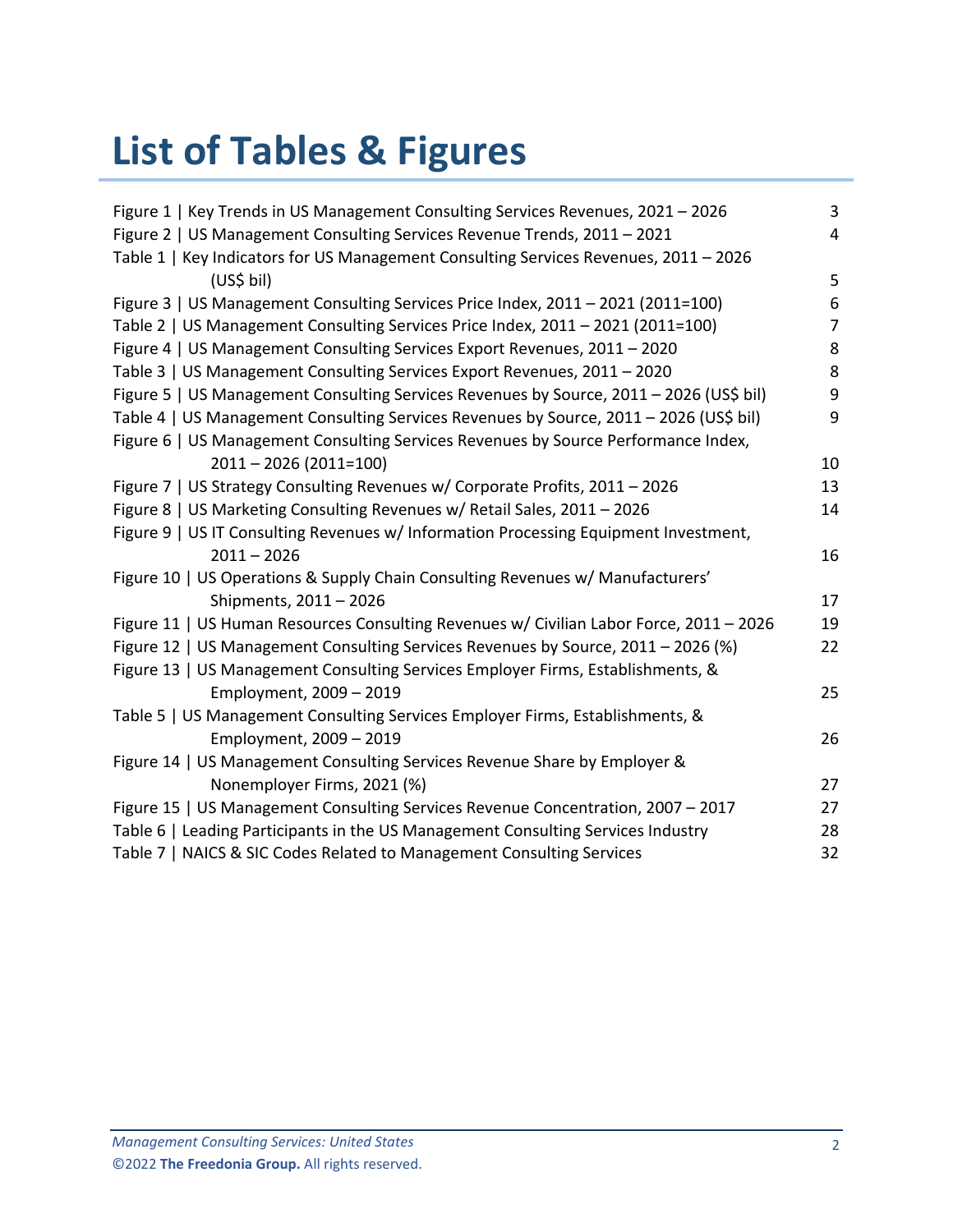# <span id="page-3-0"></span>**5. About This Report**

# <span id="page-3-1"></span>**Scope**

This report forecasts to 2022 and 2026 US management consulting services revenues in nominal US dollars. Total revenues are segmented by service in terms of:

- strategy
- marketing
- information technology (IT)
- operations and supply chain
- human resources
- financial
- actuarial
- other consulting services such as design, sustainability, and resource productivity
- other sources of revenues such as implementation services not combined with consulting

To illustrate historical trends, total revenue, and the various segments are provided in annual series from 2011 to 2021. Employer firms, establishments, and employment are provided in annual series from 2009 to 2019.

This report represents employer and nonemployer revenues. With the exception of actuarial consulting services, the discrete consulting segments include the provision of advice and implementation thereof. This report excludes industries such as private equity, portfolio management, investment advice, professional and management development training, executive search, and market research. Also excluded are environmental and other scientific and technical consulting services (e.g., agricultural, economic, and security consulting).

Key macroeconomic indicators are also provided with quantified trends. Other various topics, including profiles of pertinent leading companies, are covered in this report. A full outline of report items by page is available in the Table of Contents.

# <span id="page-3-2"></span>**Sources**

*Management Consulting Services: United States* (FF95037) represents the synthesis and analysis of data from various secondary, macroeconomic, and demographic sources, such as:

• firms participating in the industry, and their suppliers and customers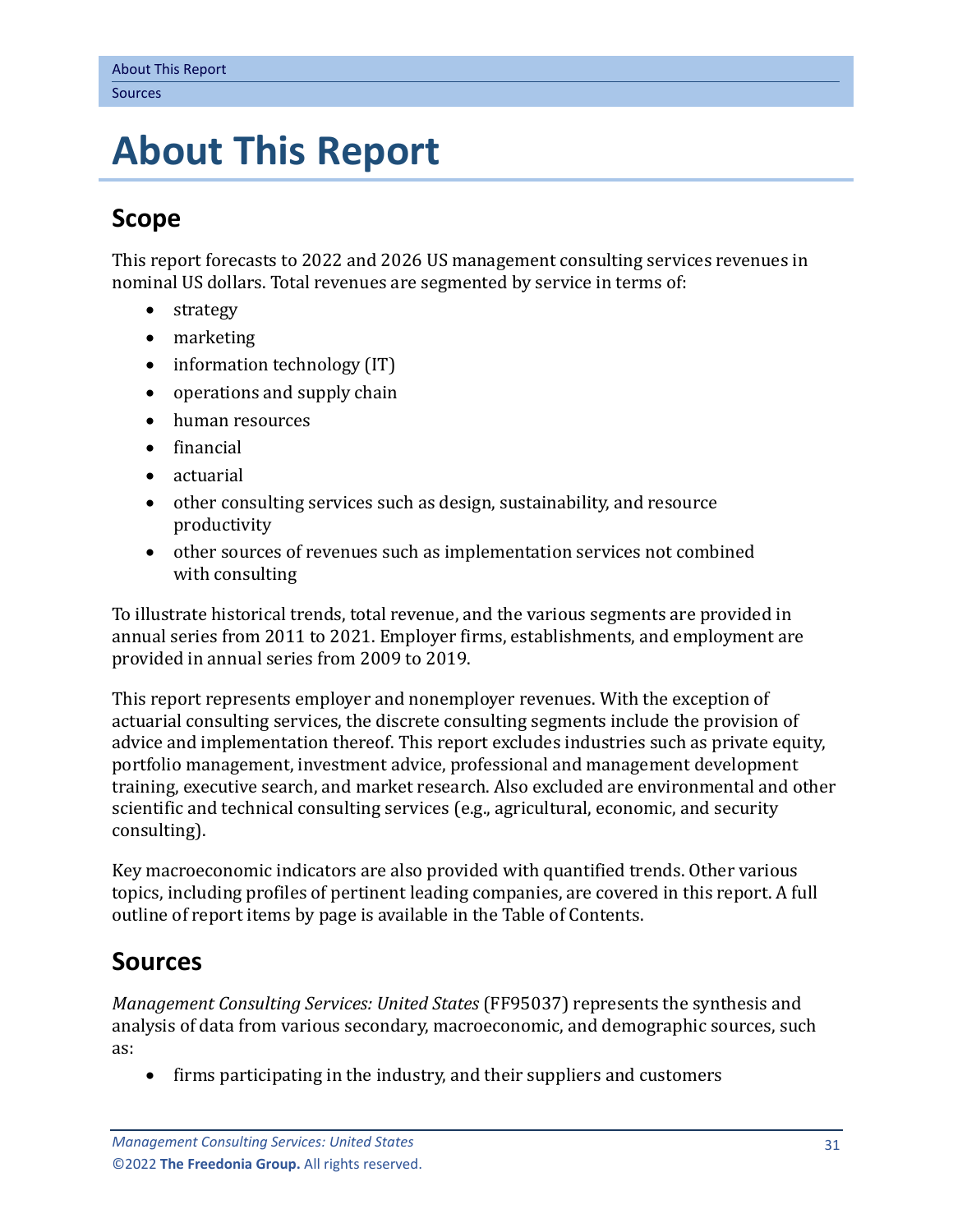- government/public agencies
- intergovernmental organizations
- trade associations and their publications
- the business and trade press
- indicator forecasts by The Freedonia Group
- the findings of other reports and studies by The Freedonia Group

Specific sources and additional resources are listed in the Resources section of this publication for reference and to facilitate further research.

# <span id="page-4-0"></span>**Industry Codes**

<span id="page-4-2"></span>

| Table 7   NAICS & SIC Codes Related to Management Consulting Services    |                                                                                |                                           |                                       |  |  |
|--------------------------------------------------------------------------|--------------------------------------------------------------------------------|-------------------------------------------|---------------------------------------|--|--|
| <b>NAICS/SCIAN 2017</b><br>North American Industry Classification System |                                                                                | <b>SIC</b>                                |                                       |  |  |
|                                                                          |                                                                                | <b>Standard Industrial Classification</b> |                                       |  |  |
| 541611                                                                   | Administrative Management and General<br><b>Management Consulting Services</b> | 8742                                      | <b>Management Consulting Services</b> |  |  |
| 541612                                                                   | Human Resources Consulting Services                                            |                                           |                                       |  |  |
| 541613                                                                   | <b>Marketing Consulting Services</b>                                           |                                           |                                       |  |  |
| 541614                                                                   | Process, Physical Distribution, and Logistics<br><b>Consulting Services</b>    |                                           |                                       |  |  |
| 541618                                                                   | <b>Other Management Consulting Services</b>                                    |                                           |                                       |  |  |

Source: US Census Bureau

# <span id="page-4-1"></span>**Freedonia Methodology**

The Freedonia Group, a subsidiary of MarketResearch.com, has been in business for more than 30 years and in that time has developed a comprehensive approach to data analysis that takes into account the variety of industries covered and the evolving needs of our customers.

Every industry presents different challenges in market sizing and forecasting, and this requires flexibility in methodology and approach. Freedonia methodology integrates a variety of quantitative and qualitative techniques to present the best overall picture of a market's current position as well as its future outlook: When published data are available, we make sure they are correct and representative of reality. We understand that published data often have flaws either in scope or quality, and adjustments are made accordingly. Where no data are available, we use various methodologies to develop market sizing (both top-down and bottom-up) and then triangulate those results to come up with the most accurate data series possible. Regardless of approach, we also talk to industry participants to verify both historical perspective and future growth opportunities.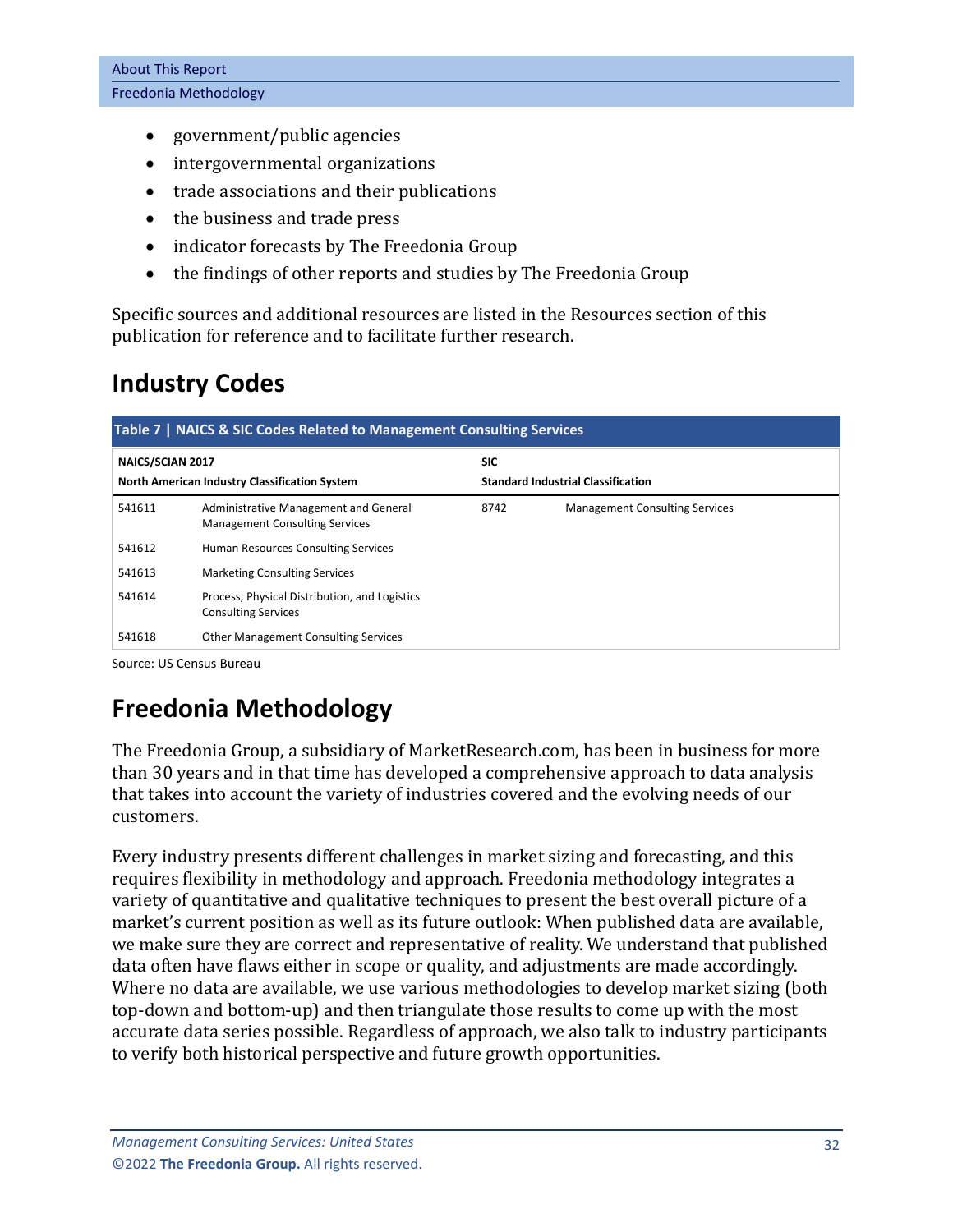| <b>About This Report</b> |
|--------------------------|
| Freedonia Methodology    |

Methods used in the preparation of Freedonia market research include, but are not limited to, the following activities: comprehensive data mining and evaluation, primary research, consensus forecasting and analysis, ratio analysis using key indicators, regression analysis, end use growth indices and intensity factors, purchase power parity adjustments for global data, consumer and end user surveys, market share and corporate sales analysis, product lifespan analysis, product or market life cycle analysis, graphical data modeling, long-term historical trend analysis, bottom-up and top-down demand modeling, and comparative market size ranking.

Freedonia quantifies trends in various measures of growth and volatility. Growth (or decline) expressed as an average annual growth rate (AAGR) is the least squares growth rate, which takes into account all available datapoints over a period. The volatility of datapoints around a least squares growth trend over time is expressed via the coefficient of determination, or  $r^2$ . The most stable data series relative to the trend carries an  $r^2$  value of 1.0; the most volatile – 0.0. Growth calculated as a compound annual growth rate (CAGR) employs, by definition, only the first and last datapoints over a period. The CAGR is used to describe forecast growth, defined as the expected trend beginning in the base year and ending in the forecast year. Readers are encouraged to consider historical volatility when assessing particular annual values along the forecast trend, including in the forecast year.

# **Copyright & Licensing**

The full report is protected by copyright laws of the United States of America and international treaties. The entire contents of the publication are copyrighted by The Freedonia Group.